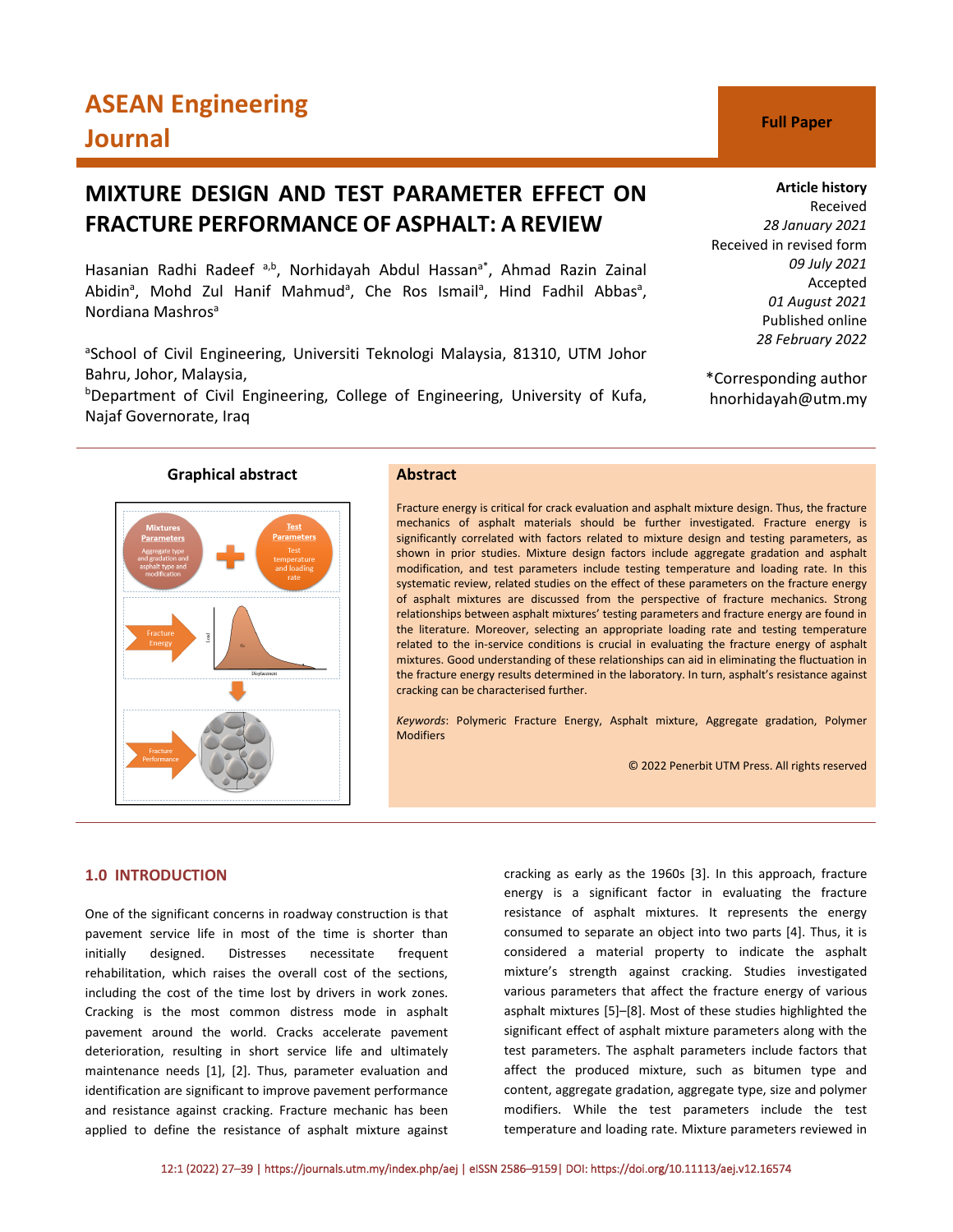this study significantly affect the fracture resistance of asphalt mixtures [9]. For example, polymers are considered the best modifiers for improving the resistance of asphalt mixtures against cracking [10]. Therefore, various polymer modifiers are also discussed in this review on the perspective of fracture mechanic.

The asphalt mixture is an inhomogeneous system that mainly consists of binder and aggregate. This composition reflects the mechanical behaviour of the asphalt mixture under loading. The mechanical properties of asphalt mixtures mainly depend on the adhesive and cohesive forces and internal friction. The former is highly affected by the binder properties and modification. The latter represents the embedding force between the aggregate particles. It particularly considers the designed gradation and aggregate particle size [11].

On the other hand, the quality of the asphalt mixture is also highly affected by the selection of proper test conditions and input parameters related to the test type and the required output parameters. The asphalt mixture is a viscoelastic rheological composite material. Its behaviour is significantly related to the testing temperature and loading rate [12], [13]. The viscous behaviour represents the time-dependent properties of these materials. Thus, the most appropriate testing temperature and loading rate that reflect the real condition of asphalt pavement in the field should be selected to evaluate potential occurrences of cracks. Failure to do so can create considerable fluctuation and deviation in the test results compared with the real climatic condition.

#### **2.0 BINDER TYPE AND COMPOSITION**

An asphalt mixture is composed of 5%–10% asphalt binder and 90%–95% aggregate. Given its rheological and adhesive properties, the asphalt binder can hold the components of asphalt mixture together, providing an adequate strength to resist the applied loads. A prior study showed that the asphalt binder type is significantly related to the fracture energy as it is a key property of the mixture's resistance against cracking [14], [15]. Li et al. [16] used six different performance grades to show the effect of the asphalt binder type on fracture energy. Their study included two levels of binder content: the optimum binder content and the optimum binder with an extra 0.5%. The result significantly highlighted the relationship obtained for the rheological behaviour, which represents the performance grade of the binder tested at different temperatures. These results can be justified based on the effect of the asphalt binder on the skeleton ability of asphalt mixtures on consuming the applied energy. In other words, softer or higher content of asphalt binder contributes to increasing the materials ability to resist cracking propagation by increasing the amount of the dissipated energy in the plastic zone [17]. The same conclusion is revealed by Alvarez et al. [18] by adopting fracture energy indices as fracture parameters to discriminate the fracture potentials of asphalt mixture in the laboratory. Their study characterised the cracking resistance of ten different mixtures with three different binder types. The result showed that stiff asphalt binder and high asphalt content improved fracture energy, proving the significance of fracture energy parameters in evaluating the resistance of asphalt mixtures against fracture. Several studies have reported that asphalt binder and penetration grade of binder correlates with the susceptibility of the asphalt concrete to fracture [19], [20]. As well as, Asphalt mixtures with high percentage of asphalt binder have the same behaviour of asphalt mixtures with softer asphalt binder. Mixtures with high asphalt content have ductile behaviour under loading, which can be observed in the load-displacement curve of these mixtures. Meroni et al [21]. investigate the effect of asphalt content on the shape of the load-displacement curve of asphalt mixture with high RAP content (Figure 1). As shown in the Figure, asphalt mixtures with higher asphalt content have a flatter load-displacement curve and higher displacement at peak load. Higher displacement at peak load refers to higher resistance to failure [22]. Meroni reveals the same conclusion that increasing asphalt content contributes in increasing the cracking resistance of asphalt mixtures. Another study used two penetration grade binders to evaluate the effect of asphalt stiffness on resistance against cracking and fatigue [23]. The result showed a difference in the fracture energy of both asphalt types. The asphalt mixtures with a binder penetration grade of 160/220 showed lower fracture energy than those produced with 70/100 pen asphalt grade. Chaiwat et al. [24] used compact disk-shaped tension (DCT) fracture test to obtain the fracture energy, fracture strength and total fracture work of five different asphalt mixtures with different compositions of Reclaimed Asphalt Pavement (RAP). The studied asphalt mixtures had different asphalt binder types and contents with different RAP percentages. The result showed that the mixture variables affected the determined fracture performance of tested asphalt mixtures. Moreover, the fracture energy increased when soft and high-percentage asphalt was used in the mixtures.

Soft behaviour of asphalt mixture promotes the ductile behaviour of asphalt mixture hence increasing the permanent deformation. In other words, soft binder increases the plastic zone around the crack tip, consequently, more energy will dissipate in plastic deformation around the crack tip rather than in crack initiation and propagation. The effect of various asphalt binder types and contents on fracture energy are summarised in Table 1.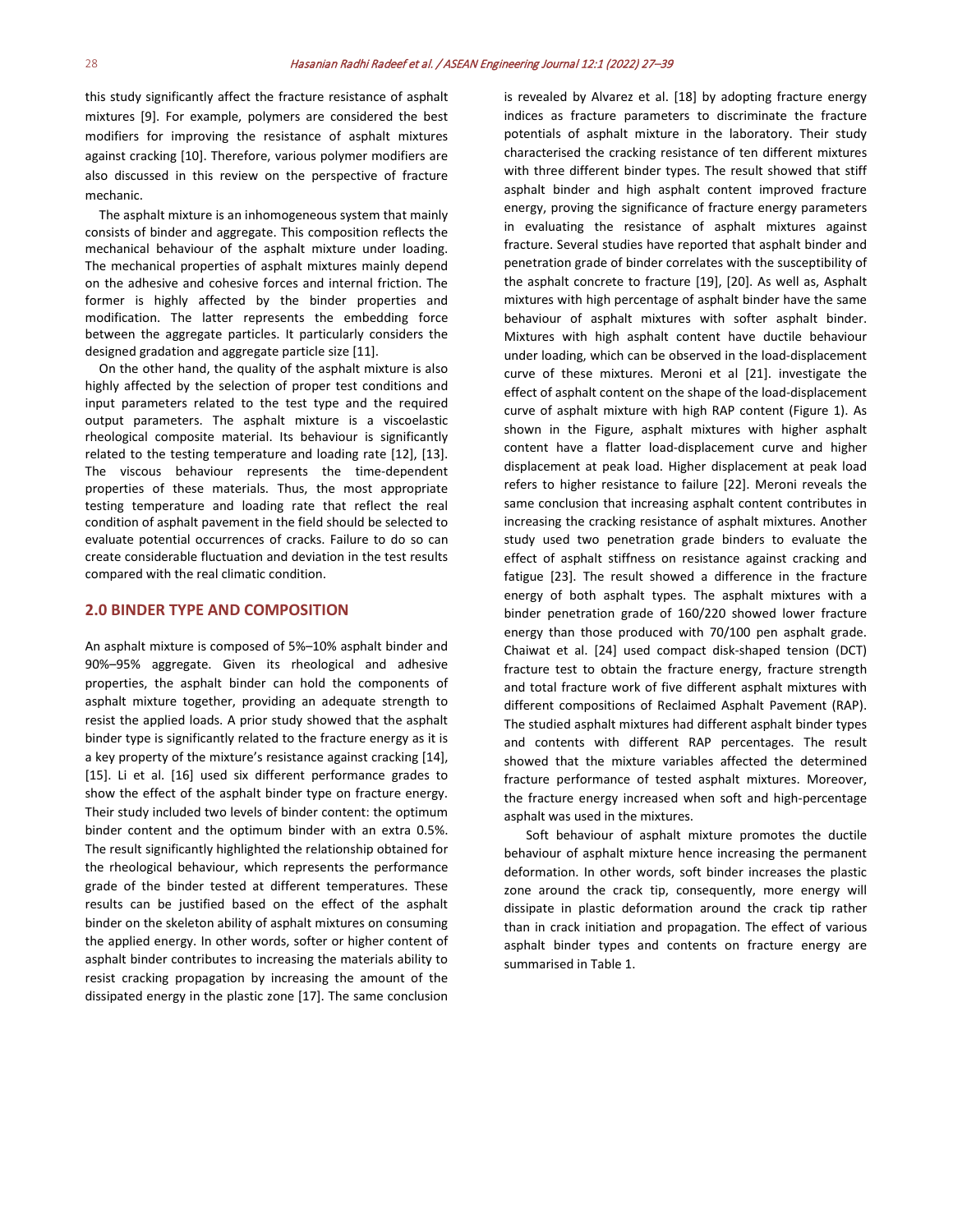

**Figure 1** Effect of asphalt binder content on the load-displacement curve [21]

| <b>References</b>                                                                                                                                                                                                                      | Asphalt Mixture/Mix Method Fracture Test |                  | <b>Test Temperature Loading Rate</b> |             | <b>Fracture</b> | <b>Findings</b>                                     |  |  |
|----------------------------------------------------------------------------------------------------------------------------------------------------------------------------------------------------------------------------------------|------------------------------------------|------------------|--------------------------------------|-------------|-----------------|-----------------------------------------------------|--|--|
|                                                                                                                                                                                                                                        |                                          |                  | (°C)                                 | (mm/min)    | Energy $(J/m2)$ |                                                     |  |  |
| $[25]$                                                                                                                                                                                                                                 | HMA <sup>1</sup>                         |                  | $\Omega$                             |             | 480             | $\bullet$ High<br>penetration<br>value              |  |  |
|                                                                                                                                                                                                                                        | $PG2 64 - 22$                            | DCT <sup>5</sup> | $-10$                                |             | 350             | means soft asphalt and high                         |  |  |
|                                                                                                                                                                                                                                        | $NMAS3 = 9.5$ mm                         | $T^6$ = 50mm     | $-20$                                | $\mathbf 1$ | 210             | deformation<br>potential,                           |  |  |
|                                                                                                                                                                                                                                        | <b>HMA</b>                               | $N^7$ = 35 mm    | 0                                    |             | 625             | leading to high consumption                         |  |  |
|                                                                                                                                                                                                                                        | PG 58-22                                 | Fracture mode    | $-10$                                |             | 410             | of fracture energy.                                 |  |  |
|                                                                                                                                                                                                                                        | $NMAS = 9.5 m$                           |                  | $-20$                                |             | 300             | • High asphalt content leads                        |  |  |
|                                                                                                                                                                                                                                        | HMA + 10% Rubber                         | <b>DCT</b>       | $-12$                                | $\mathbf 1$ | 785             | to high consumption of<br>fracture energy<br>due to |  |  |
|                                                                                                                                                                                                                                        | PG 58-28                                 | $T = 50$ mm      | $-18$                                |             | 673             | ductile<br>increment<br>of                          |  |  |
| $[26]$                                                                                                                                                                                                                                 | $NMAS = 12.5$ mm                         | $N = 35$ mm      |                                      |             |                 | behaviour<br>asphalt<br>of                          |  |  |
|                                                                                                                                                                                                                                        | HMA + 10% Rubber                         | Fracture mode    | $-12$                                |             | 980             | mixtures.                                           |  |  |
|                                                                                                                                                                                                                                        | PG 46-34                                 |                  | $-18$                                |             | 862             |                                                     |  |  |
|                                                                                                                                                                                                                                        | $NMAS = 12.5$ mm                         |                  |                                      |             |                 |                                                     |  |  |
|                                                                                                                                                                                                                                        | HMA, PG 58-22,                           |                  |                                      |             | 365             |                                                     |  |  |
|                                                                                                                                                                                                                                        | $AC4$ 4.5 %                              |                  |                                      |             |                 |                                                     |  |  |
|                                                                                                                                                                                                                                        | $NMAS = 19$ mm                           |                  | $-12$                                |             | 360<br>414      |                                                     |  |  |
|                                                                                                                                                                                                                                        | HMA, PG 64-22,                           |                  |                                      |             |                 |                                                     |  |  |
|                                                                                                                                                                                                                                        | AC 4.5 %                                 |                  |                                      |             |                 |                                                     |  |  |
|                                                                                                                                                                                                                                        | $NMAS = 19$ mm                           | <b>DCT</b>       |                                      |             |                 |                                                     |  |  |
|                                                                                                                                                                                                                                        | HMA, PG 58-28,                           | $T = 50$ mm      |                                      |             |                 |                                                     |  |  |
| $[24]$                                                                                                                                                                                                                                 | AC 4.7%                                  | $N = 35$ mm      |                                      |             |                 |                                                     |  |  |
|                                                                                                                                                                                                                                        | $NMAS = 19$ mm                           | Fracture mode    |                                      |             | 420             |                                                     |  |  |
|                                                                                                                                                                                                                                        | HMA, PG 58-22,                           |                  |                                      |             |                 |                                                     |  |  |
|                                                                                                                                                                                                                                        | AC 5.0%<br>$NMAS = 19$ mm                |                  |                                      |             |                 |                                                     |  |  |
|                                                                                                                                                                                                                                        |                                          |                  |                                      |             |                 |                                                     |  |  |
|                                                                                                                                                                                                                                        | HMA, PG 76-28,                           |                  |                                      |             | 560             |                                                     |  |  |
|                                                                                                                                                                                                                                        | AC 5.8%                                  |                  |                                      |             |                 |                                                     |  |  |
|                                                                                                                                                                                                                                        | $NMAS = 16$ mm                           |                  |                                      |             |                 |                                                     |  |  |
| <sup>1</sup> Hot Mix Asphalt, <sup>2</sup> Performance Grade, <sup>3</sup> Nominal Maximum Aggregate Size, <sup>4</sup> Asphalt Content, <sup>5</sup> Disk-Shaped Compact Tension Test, and <sup>6</sup><br>Thickness, 7 Notch Length. |                                          |                  |                                      |             |                 |                                                     |  |  |

**Table 1** Result of fracture energy of different asphalt binder contents and types.

### **3.0 AGGREGATE GRADATION AND SIZE**

Aggregate interlock helps prevent premature cracking and effectively improves the frictional strength of asphalt mixtures [27]–[30]. In the asphalt mixture design, cracking resistance may be improved by reaching an appropriate particle size along with proper aggregate gradation [30], [31]. Aggregate gradation can strongly influence the aggregate interlock, which affects the cracking resistance of asphalt mixtures. Aggregate interlock can influence the resistance of materials against cracking by promoting high friction force between the aggregate particles. The optimum gradation refers to the mechanical distribution of aggregate

throughout the sample, in which the asphalt mixture can handle more stress and strain before failure. However, the aggregate materials are much stronger than the asphalt mortar. Thus, the maximum interlocking force should be provided between these components. It can be reached by properly adjusting the aggregate gradation and particle size. This process properly interlocks aggregate particles to form the skeleton of a mixture structure. The aggregate gradation and particle size with the asphalt mortar produce the final skeleton, which includes fine aggregate, filler, asphalt binder and voids [27], [32]. The fine aggregates also have a crucial effect on the fracture strength of asphalt mixtures [33].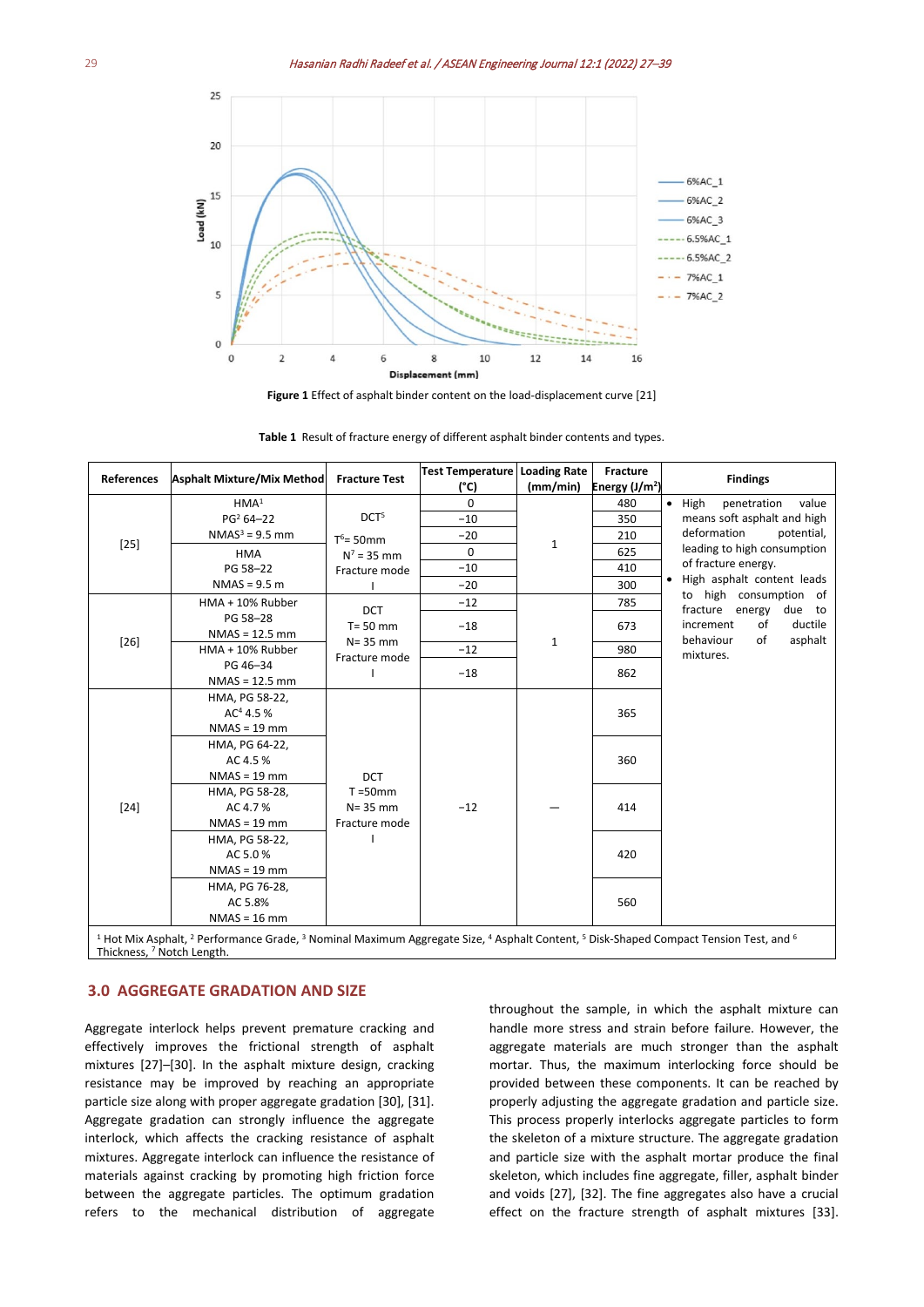Proper interlocking provides a high friction area and improves the mixture's cracking resistance with high fracture energy. If the fine aggregate proportion is extremely low, the coarse particles will not properly interlock. The formation of voids between the same size and shape of aggregate particles is shown in Figure 2. The fine aggregate can fill up the voids and increase the interlocking friction between the coarse aggregate particles. To sum up, the fine aggregate can contribute a frictional strength to the final aggregate skeleton even though it does not support any load [34].



**Figure 2** Aggregate interlocking and void generated due to different forms of interlock between particles

A decrease in the points of contact between the aggregate particles will result in a low resistance of the asphalt mixture against cracking. Therefore, a proper aggregate gradation will provide an asphalt mixture with high fracture energy and cracking resistance [35]–[37]. Tran and Takahashi [38] evaluated the effect of aggregate gradation on the resistance of asphalt mixtures against cracking by examining the crack initiation and crack propagation stages, which are directly related to the fracture energy parameter. Their study used the parameters as the continuous maximum density of aggregate gradation and the Dominant Aggregate Size Range (DASR) model. The DASR model shows that aggregate gradation and nominal aggregate size are associated with the mixture's resistance against cracking. The result demonstrated a strong relationship between the gradation-based Cracking Resistance Index (GCI) and the cracking resistance during the cracking initiation stage. Cracking resistance increased with the increment of the GCI value. Using the same method, Al Shamsi et al. [34] described the relationships of power-law

gradation parameters and mixture compactibility. Their study focused on the compaction and performance characteristics of asphalt mixtures with aggregate structures that were designed using the Bailey method. The Bailey method is a systematic approach to mixing aggregates. It provides the aggregation as a structural backbone and a balanced continuous gradation that completes the mixture. The indirect tensile strength test and semi-circular fracture tests were conducted to determine the laboratory performance properties. The result showed a high correlation between mixture performance and the gradation parameters under different loading and environmental conditions. The related findings of the above studies on the effect of various mixture parameters on fracture energy of the asphalt are summarised in Table 2. The fracture energy parameter was used to evaluate the effect of aggregate gradation and size on the cracking resistance of the asphalt mixtures.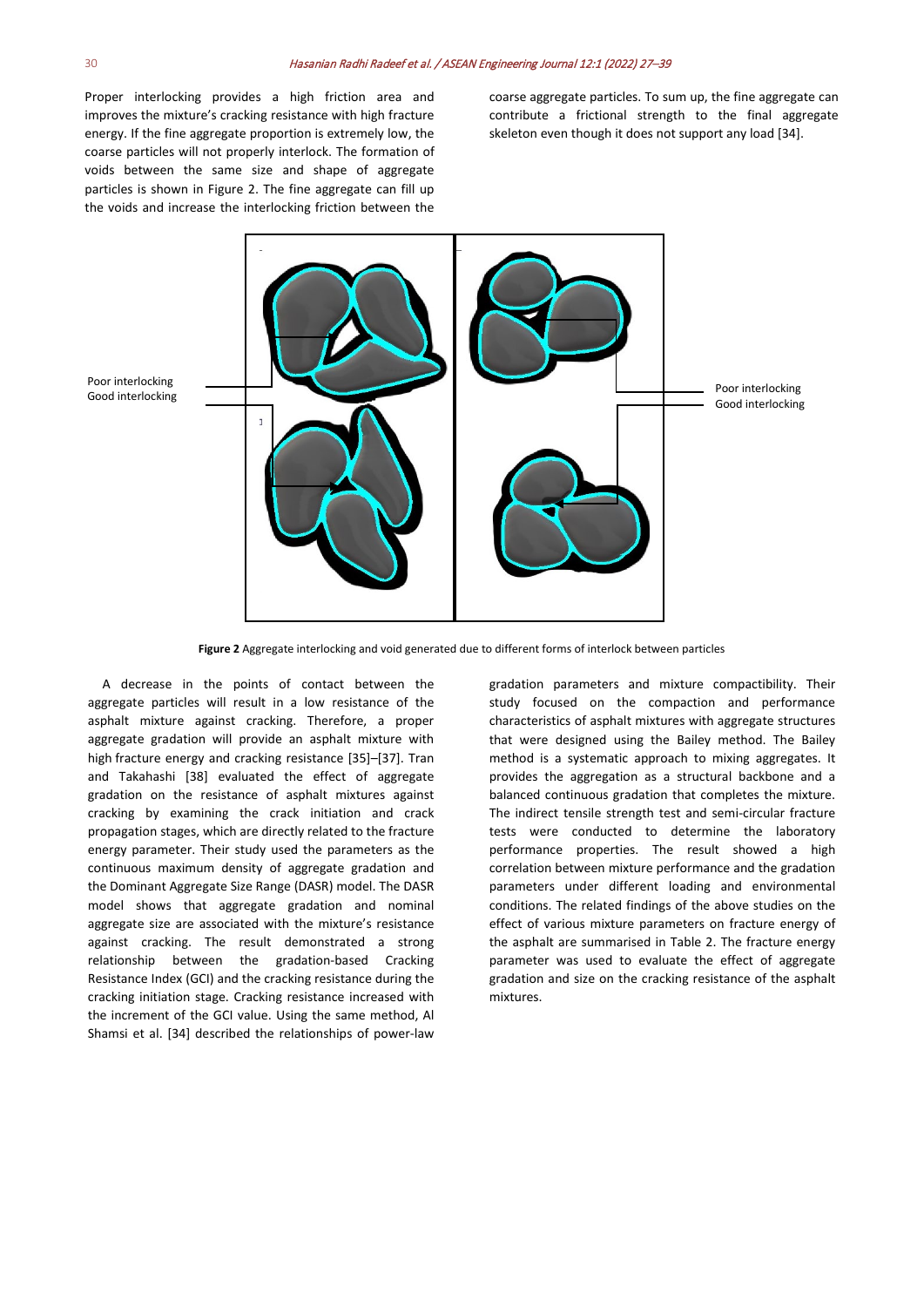#### 31Hasanian Radhi Radeef et al. / ASEAN Engineering Journal 12:1 (2022) 27–39

|        | Gradation                            | <b>Mixture</b>                                                          | Fracture<br><b>Test</b>                                                    | Temperature<br>$(^{\circ}C)$ | <b>Loading Rate</b><br>(mm/min) | <b>Energy</b><br>(J/m <sup>2</sup> ) | <b>Findings</b>                                                                                                                                                                                                                                                                      |
|--------|--------------------------------------|-------------------------------------------------------------------------|----------------------------------------------------------------------------|------------------------------|---------------------------------|--------------------------------------|--------------------------------------------------------------------------------------------------------------------------------------------------------------------------------------------------------------------------------------------------------------------------------------|
| $[38]$ | Dense graded<br>NMAS= 12.5mm         |                                                                         | (SCB) <sup>5</sup><br>$T^6 = 50$ mm<br>$N^7 = 25$ mm<br>Fracture<br>mode I | 30                           | $\overline{2}$                  | ~320                                 | Gap graded has<br>highest<br>the                                                                                                                                                                                                                                                     |
|        | Coarse graded<br>NMAS= 12.5mm        | Pen <sup>3</sup> 60/80                                                  |                                                                            |                              |                                 | ~346                                 | fracture energy<br>amongst all the                                                                                                                                                                                                                                                   |
|        | Fine graded<br>NMAS= 12.5mm          |                                                                         |                                                                            |                              |                                 | $^{\sim}378$                         | gradations.<br>failure<br>$\bullet$ The<br>at<br>intermediate<br>temperature<br>take<br>place<br>the<br>around<br>aggregate<br>particles,<br>indicating<br>that<br>the failure path<br>will<br>be<br>longer<br>and<br>require<br>more energy in<br>case of coarse<br>aggregate [39]. |
| $[40]$ | Gap graded<br>NMAS=16mm              | <b>HMA</b><br>Binder: Pen 80-100,<br>(AC <sup>4</sup> 5.7%)             | <b>SCB</b><br>$T = 50$ mm<br>$N=22.5$ mm<br>Fracture<br>mode I             | $-10$                        | 50                              | 1800                                 |                                                                                                                                                                                                                                                                                      |
|        | Continuously<br>Graded<br>NMAS=16mm  | <b>HMA</b><br>Binder: Pen 80-100,<br>(AC 4.7 %)                         |                                                                            |                              |                                 | 1650                                 |                                                                                                                                                                                                                                                                                      |
| $[41]$ | $NMAS1=11$ mm<br>Dense graded        |                                                                         | Fénix test<br>$T = 50$ mm<br>$N = 6$ mm<br>Fracture<br>mode I              | 5                            |                                 | 450                                  |                                                                                                                                                                                                                                                                                      |
|        | $NMAS = 8$ mm<br>Open graded         | Binder: Pen 35/50                                                       |                                                                            |                              |                                 | 780                                  |                                                                                                                                                                                                                                                                                      |
|        | $NMAS = 4 mm$<br>Open graded         |                                                                         |                                                                            |                              |                                 | 730                                  |                                                                                                                                                                                                                                                                                      |
| $[36]$ | NMAS=16 mm<br>Continuously<br>graded | <b>HMA</b><br>Pen 87.5<br>(AC 5.0%)<br>Continuously graded              | SINB <sup>7</sup><br>$N=16$ mm<br>Fracture<br>mode I                       | $-10$                        | 0.05                            | 398.3                                |                                                                                                                                                                                                                                                                                      |
|        | NMAS=13mm<br>Continuously<br>graded  | <b>HMA</b><br>SK 90, Pen 87.5<br>(AC 4.6%)<br>Continuously graded       |                                                                            |                              |                                 | 271.0                                |                                                                                                                                                                                                                                                                                      |
|        | NMAS=16mm<br>Gap graded              | <b>Modified HMA</b><br>SBS + SK 90, Pen 87.5<br>(AC 6.0%)<br>Gap graded |                                                                            |                              |                                 | 448.9                                |                                                                                                                                                                                                                                                                                      |
|        |                                      |                                                                         | HMA <sup>2</sup><br><b>HMA</b><br>(AC 5.0%)                                |                              |                                 |                                      | <sup>1</sup> Nominal Maximum Aggregate Size, <sup>2</sup> Hot Mix Asphalt, <sup>3</sup> Penetration Grade, <sup>4</sup> Asphalt Content, <sup>5</sup> Semi-Circular Bending Test,                                                                                                    |

**Table 2.** Effect of Mixture Parameters on Fracture Energy of Asphalt

#### **4.0 POLYMER MODIFIERS**

The performance of asphalt mixture can be modified using polymer materials, which modify the viscoelastic behaviour of asphalt binder. Polymers include a wide range of plastomers and elastomers, which are commonly used in asphalt mixture modification. They significantly affect the properties of asphalt mixture [42]–[48] through the chemical reaction between the asphalt and the additives [48] or the hyperplastic properties of these materials [47]. The virtuous elastic properties of polymer modification received considerable attention from the academe and industry. The effect of polymers on the resistance of asphalt mixtures against cracking has been extensively investigated [49]–[53]. The elastic behaviour of polymers can affect the fracture energy of asphalt materials under the applied stress. Polymers are added to the asphalt mixture through two modification methods. The first one is termed as wet process where polymers are used to modify the asphalt binder prior to mixing with the aggregate. The second method is termed as dry process where polymers are directly mixed with the asphalt binder and aggregate during the asphalt mixture production. However, the enhanced properties are mostly verified for the mixture modified by the wet method than the dry method [54]–[57]. In this section, the effect of common polymer additives, including thermoplastic elastomers,

polymer recycled material and thermosetting polymers, on the fracture energy of asphalt mixtures is discussed. These polymers play an important role in the production of improved asphalt mixtures [58]–[60].

Increasing the resistance of the asphalt mixture requires enhancing two main components in the asphalt mixtures; the asphalt binder and the aggregate properties. For the first component, the asphalt binder playing a crucial role in improving the cracking resistance by improving the adhesive and adhesion properties between the components of the mixtures. High adhesive and adhesion properties can increase the stresses thresholding at the crack tip resulted in higher resistance to crack initiation. Nemours studies explore this type of modification to investigate its impact on the cracking resistance. Hadidy et al. [61] investigated the effect of 5% styrene–butadiene–styrene polymer (SBS) and revealed that the polymer improved the resistance of the asphalt mixture against cracking. Such results are attributed to the role of SBS modifier on increasing the cohesive and adhesive properties of produced asphalt binder, which increases the fracture energy of the modified mixture [11]. An effort by Yan et al. [52] revealed the same conclusion when evaluated the effect of SBS on the fracture performance of asphalt mixtures using the Superpave indirect tension test. The result showed that asphalt modified with SBS has better fracture performance. SBS is more effective when added using the wet process, wherein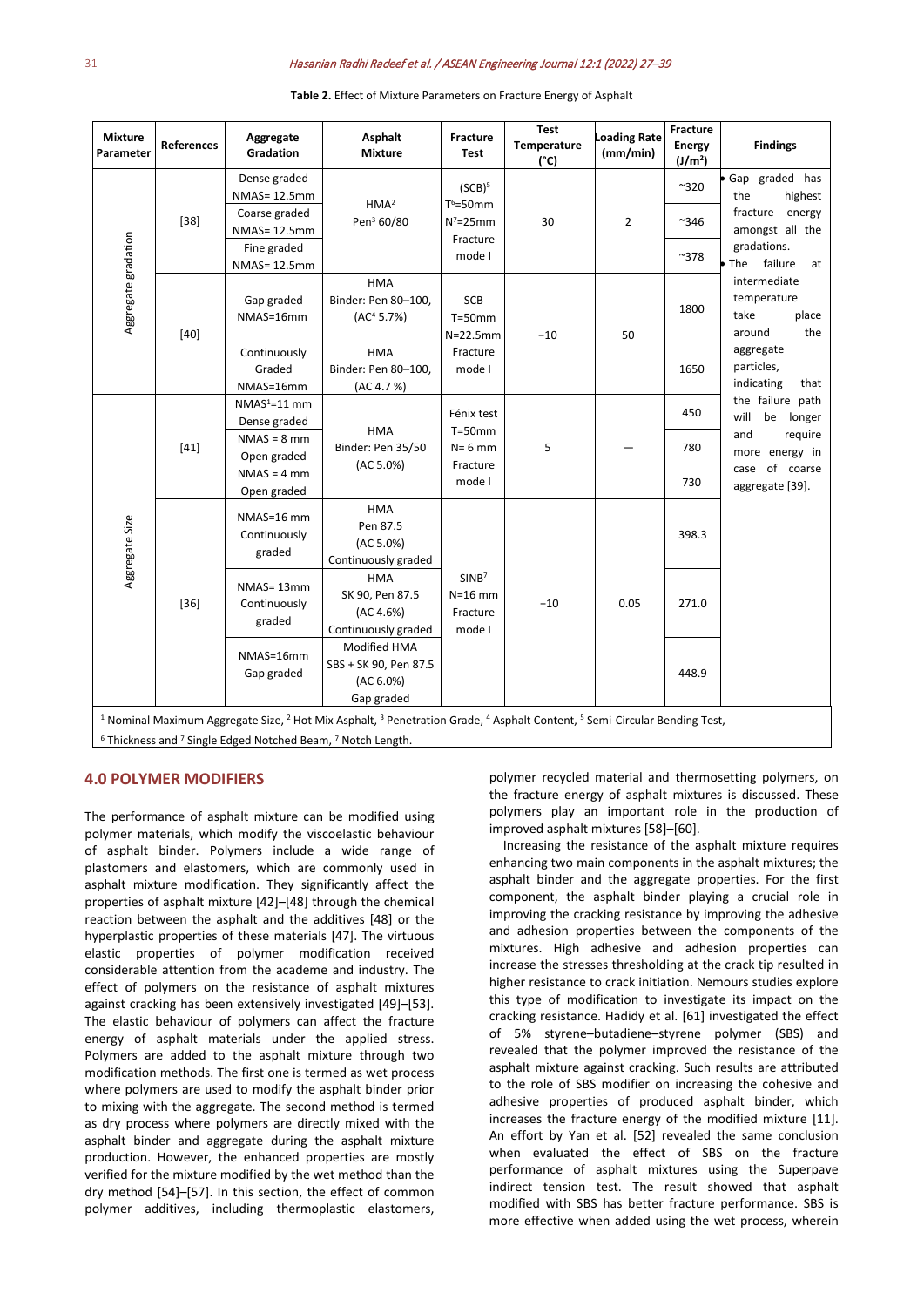the asphalt binder is modified with polymers before mixing the aggregate.

Another type of polymer commonly used for improving the resistance of asphalt mixture against cracking is the crumb rubber. Crumb rubber is produced by shredding the automobile tires into the required particle size [57]. Rubber has the necessary chemical properties that allow it to interact with the asphalt materials within the mixture. These properties have a significant role in producing asphalt mixture with improved properties, particularly when added using the wet process [62]–[64]. In the wet process, the rubberised binder has a high resistance to tensile stress and force. High tensile strength can increase the ability of materials to resist the initiation stage of cracking [73], at this stage, the cracks initiated at point where weak adhesive and adhesion points are generated between aggregate and asphalt binder under loading. Thus, most of the asphalt mixtures modifiers promote high performance when being added by the wet method. The modification is targeting the weakest point in the skeleton bonding structure of asphalt mixtures which is the asphalt binder. In a comprehensive review, Venudharan et al. [65] showed that the asphalt mixtures modified with crumb rubber improved the performance of open-graded, dense and gap-graded mixtures for the surface layer of asphalt pavement. However, the rubberised mixture was proven to be ideal for the open and gap-graded mixtures [31]. Such gradations have adequate spaces in the aggregate skeleton to accommodate the rubber particles [66]. On the other hand, others studies investigated the impact the size of shreded rubber on the fracture energy of asphalt mixtures [67]–[70]. Nemeorus studies revealed that using fine particles to modify asphalt mixtures can boost the interaction between asphalt binder and the used modifiers. Adequate interaction improves the resistance of asphalt mixture against cracking, particularly when modified by crumb rubber [62]. The same conclusion is observed by Razmi and Mirsayar [68] for the effect of crumb rubber particle size on fracture energy. Their study revealed that fracture energy increased with the decrease of the crumb rubber sizes. Moreover, the crumb rubber powder could produce a modified asphalt mixture with improved resistance against low temperature cracking [71]–[73]. The mechanisms of crumb rubber effect on the cracking resistance include two main stages: crack initiation and crack propagation [67], [69]. Crumb rubber particles increase the elastic zone of the materials. This process can lead to a long service time regardless of fatigue stresses. Rubber affects the elastic zone and the plastic stage under loading in the plastic deformation of the rubberised mixture. The mechanism of asphalt modification on cracking resistance could be easily cleared from the perspective of fracture mechanics. For the dry method, the rubber particles can be located at the tip of the cracks, increasing the magnitude of polar coordinate '*r*'. An increase in the magnitude of polar coordinate will dissipate the stress at the crack vicinity[74]. Consequently, the crack will no longer propagate. However, the stress will deform around the rubber particles (crack tip) or branch out in another direction as illustrated in Figure 3. In turn, the fracture energy needed for crack propagation will increase. The reason is that the energy has been consumed by the deformation within the crack process zone. The stress intensity and applied stress have a direct relationship with *r*, as shown in Figure. 4. The stress field equation (Eq. 1) is derived from Irwin [75]. The crack tip stresses reach infinite values (stress singularity) as the plastic zone size approaches zero [76].



*F* = shape coefficient



**Figure 3** Illustration of crack propagation near the crack tip.



**Figure 4** Relationship between a polar coordinate (r) and stress intensity (k) according to Irwin[75].

The materials with large plastic zone exhibited high deformation and consumed more energy to the failure [77]. Small *r* means high concentration for stresses, and the materials have high-stress intensity. The crack initiates when the stress concentration achieves the energy needed to separate two atoms of the materials. When rubber is used, the rubber particles can distribute the applied stress and cause the energy to dissipate in other forms (plastic deformation energy) [31], [78]. Thermoplastics can be categorised into polypropylene (PP) and polyethene (PE). The latter includes two types: high-density PE (HDPE) and lowdensity PE (LDPE), which are commonly used polymers in asphalt. Recycled PE is recovered from low-density domestic waste PE carry bags and considered the cheapest polymer. Polyolefinic plastomers, also known as thermoplastics,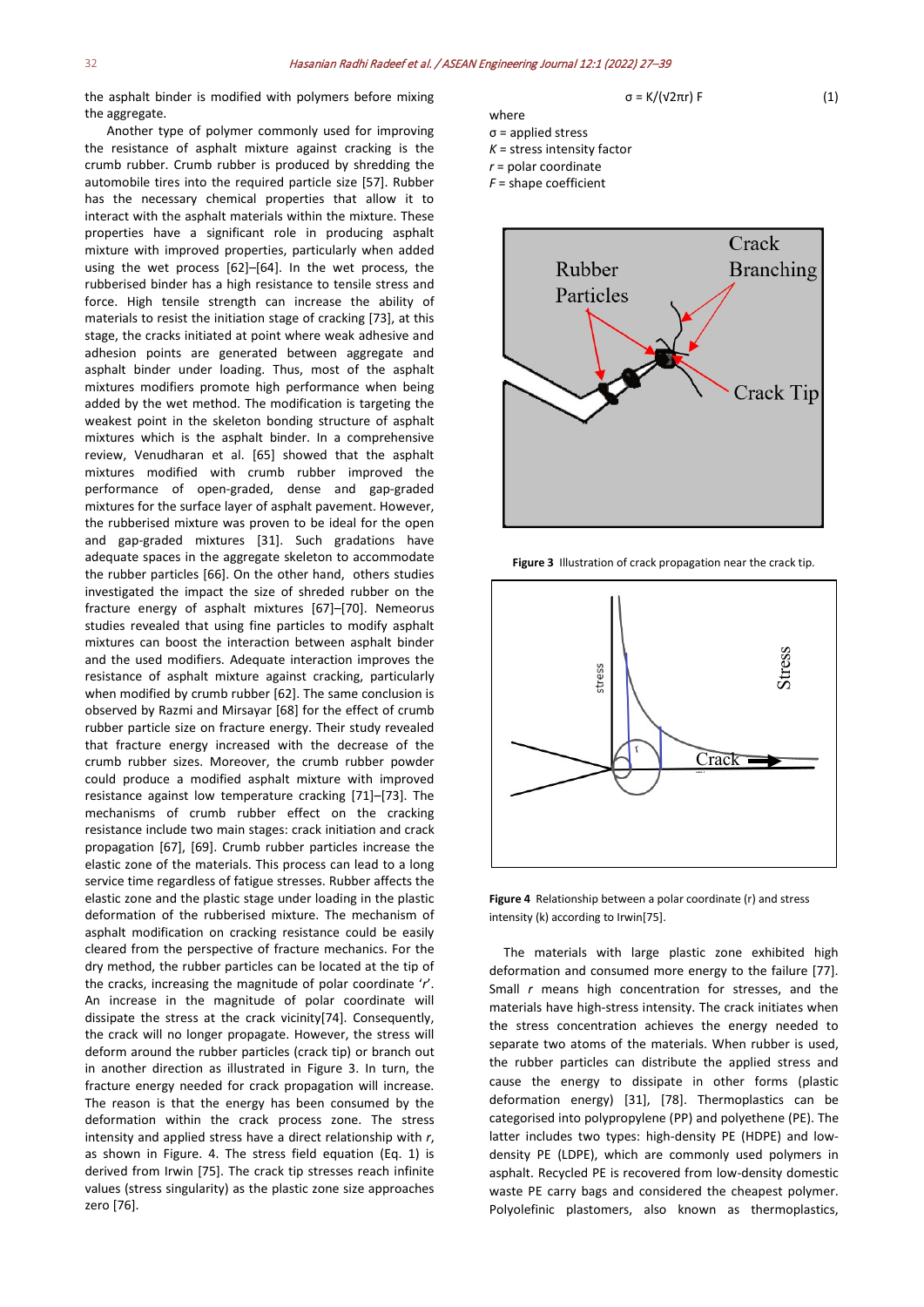include PE, PP, ethylene vinyl acetate, ethylene butyl acrylate and polyvinyl chloride. Additional PE (plastic waste) improves the stiffness of asphalt mixture when added using the wet and dry methods [43]. Khurshid et al. [64] investigated the

effect of plastic waste (plastic bottles) on the top–down cracking. The result showed that using 0.2% plastic content by weight of aggregate enhanced the cracking resistance of modified mixtures.

| <b>Asphalt Mixture/Mix</b><br>Method                                                                                                                                                                                                                                                                                      | <b>References</b> | <b>Modifier</b><br><b>Type/Content</b> | Fracture<br><b>Test</b>                                              | <b>Mixing</b><br>Method | <b>Test</b><br><b>Temperature</b><br>(°C) | Loading<br>Rate<br>(mm/min) | Fracture<br><b>Energy</b>                     | <b>Findings</b>                                                                                                                          |
|---------------------------------------------------------------------------------------------------------------------------------------------------------------------------------------------------------------------------------------------------------------------------------------------------------------------------|-------------------|----------------------------------------|----------------------------------------------------------------------|-------------------------|-------------------------------------------|-----------------------------|-----------------------------------------------|------------------------------------------------------------------------------------------------------------------------------------------|
| $HMA2 + 10% RAB1$                                                                                                                                                                                                                                                                                                         | $[26]$            | $SBS +$<br>Rubber                      | DCT <sup>5</sup><br>$T^6$ =50mm                                      | Terminal<br>Blend       | $-12$<br>$-18$                            |                             | $2073$ J/m <sup>2</sup><br>1160 J/ $m2$       | • Polymers<br>work<br>on                                                                                                                 |
| Binder: PG 46-34<br>Quartzite Aggregate<br>NMAS <sup>2</sup> : 12.5 mm                                                                                                                                                                                                                                                    |                   | Crumb Rubber                           | $N^9 = 35$ mm<br>Fracture<br>mode I                                  | Dry Method              | $-12$<br>$-18$                            | $\mathbf{1}$                | 1001 J/m <sup>2</sup><br>906 J/m <sup>2</sup> | the<br>improving<br>mechanical<br>and<br>chemical properties of<br>the resulted mixtures.                                                |
| HMA, PG 58-28<br>$(AC3 5.2%)$ , dense<br>graded                                                                                                                                                                                                                                                                           |                   | Virgin                                 |                                                                      |                         |                                           |                             | 2200 J/m <sup>2</sup> • The                   | wet<br>process<br>mixture<br>produces a                                                                                                  |
| HMA, PG 76-22 (AC<br>5.2%), dense graded                                                                                                                                                                                                                                                                                  | $[79]$            |                                        | SCB <sup>7</sup><br>$T = 50$ mm<br>$N = 15$ mm<br>Fracture<br>mode I | Wet<br>Method           | 20                                        | 5                           | 2400 J/m <sup>2</sup>                         | with higher<br>fracture<br>energy than the dry                                                                                           |
| HMA, PG 58-28 + 10%<br>$CRM4$ ,<br>AC 5.5%, dense<br>graded                                                                                                                                                                                                                                                               |                   | Crumb Rubber                           |                                                                      |                         |                                           |                             | 2000 J/m <sup>2</sup>                         | process.<br>• The undesirable effect<br>of crumb rubber is<br>evident when coarse<br>particles<br>rubber<br>are<br>used in the mixtures. |
| HMA, PG 58-28 + 15%<br>CRM,<br>AC 5.7, dense graded                                                                                                                                                                                                                                                                       |                   | Crumb Rubber                           |                                                                      |                         |                                           |                             | 200 J/m <sup>2</sup>                          |                                                                                                                                          |
| HMA, PG 64-22 + 10%<br>CRM,<br>AC 5.5, dense graded                                                                                                                                                                                                                                                                       |                   | Crumb Rubber                           |                                                                      |                         |                                           |                             | 1750 J/m <sup>2</sup>                         | of<br>• Fracture<br>energy<br>rubberised gap-graded<br>mixture is higher than                                                            |
|                                                                                                                                                                                                                                                                                                                           |                   | Control                                |                                                                      |                         |                                           |                             | 56 kJ/ $m3$                                   | dense-graded<br>the                                                                                                                      |
| HMA, Binder 5%<br><b>Granitic Aggregates</b>                                                                                                                                                                                                                                                                              | [80]              | Waste<br>Plastic/2%                    | IDT <sup>9</sup><br>$T = 60$ mm<br>$N = 35$ mm<br>Fracture           | Dry Method              | 10                                        | 50                          | 58 kJ/ $m3$                                   | asphalt mixture.                                                                                                                         |
| and Hydrated Lime<br>NMAS: 9.5 mm                                                                                                                                                                                                                                                                                         |                   | Waste<br>Plastic/2%                    |                                                                      |                         |                                           |                             | 62 kJ/ $m3$                                   |                                                                                                                                          |
|                                                                                                                                                                                                                                                                                                                           |                   | Waste<br>Plastic/2%                    | mode I                                                               |                         |                                           |                             | 69 kJ/ $m3$                                   |                                                                                                                                          |
| <sup>1</sup> Reclaimed Asphalt Pavement, <sup>2</sup> Hot Mix Asphalt, <sup>3</sup> Asphalt Content, <sup>4</sup> Crumb Rubber, <sup>5</sup> Disk-Shaped Compact Tension Test, <sup>6</sup> Thickness, <sup>7</sup> Semi-<br>Circular Bending Test and <sup>8</sup> Indirect Tensile Strength, <sup>9</sup> Notch Length. |                   |                                        |                                                                      |                         |                                           |                             |                                               |                                                                                                                                          |

For the dry method, the effect of plastic particles is similar to that of the crumb rubber. Asphalt mixtures modified by plastic waste have high resistance to cracking potential and consume high fracture energy, as the plastic significantly improves the physical and chemical properties of the asphalt. The same results are observed by White et al. [81] for the effect of adding the shredded recycled waste plastics to asphalt. The result showed that plastic waste enhanced the resistance of the modified mixture against fracture. Angelone et al. [80] used PE from silo bags to modify an asphalt mixture using the dry process. The result showed that using 2% silo bags improved the fracture energy over the control mixture. On the other hand, the low bonding properties of plastic modified mixtures by the dry method may results in inconsistent properties and performance of the produced mixtures. This inconsistency can be due to poor interaction between asphalt and plastic during the mixing process. However, Radeef et al. [82] proposed a new method for optimising the interaction between plastic, asphalt and aggregate which provide high adhesion and bonding properties between the components of asphalt mixtures. Radeef used 20% of the total weight of binder for preparing the asphalt mixtures. The results showed significant enhancement in the cracking properties of mixtures. For the wet process, the resulted asphalt modified by plastic exhibited an improved elasticity and adhesivity due to the

elastic behaviour of polymers [55], [83], [84]. The resulted asphalt mixture had high resistance against cracking as the failure of asphalt materials starts within the asphalt paste and propagate around the coarse aggregate particles [31], [85], [86]. The high adhesivity of modified asphalt binder promotes resistance of the asphalt mortar to crack propagation. It also increases the fracture energy of the produced mixtures [87]–[89]. The results of the above studies on the effect of polymer modifiers on the asphalt's fracture energy are summarised in Table 3.

#### **5.0 TEST TEMPERATURE AND LOADING RATE**

Selecting the test temperature and the appropriate loading rate to simulate the field condition in measuring the crack potential of asphalt pavement is a challenge, particularly for laboratory testing. The temperature has a major effect on the properties of the asphalt binder. In general, the asphalt binder modulus decreases as the temperature increases. Therefore, when the asphalt mixture is tested at a low temperature, the mixture will become brittle compared with those tested at intermediate and high temperature [90]–[93]. Moreover, the failure mechanisms in the asphalt mixture significantly depend on the testing temperature. At low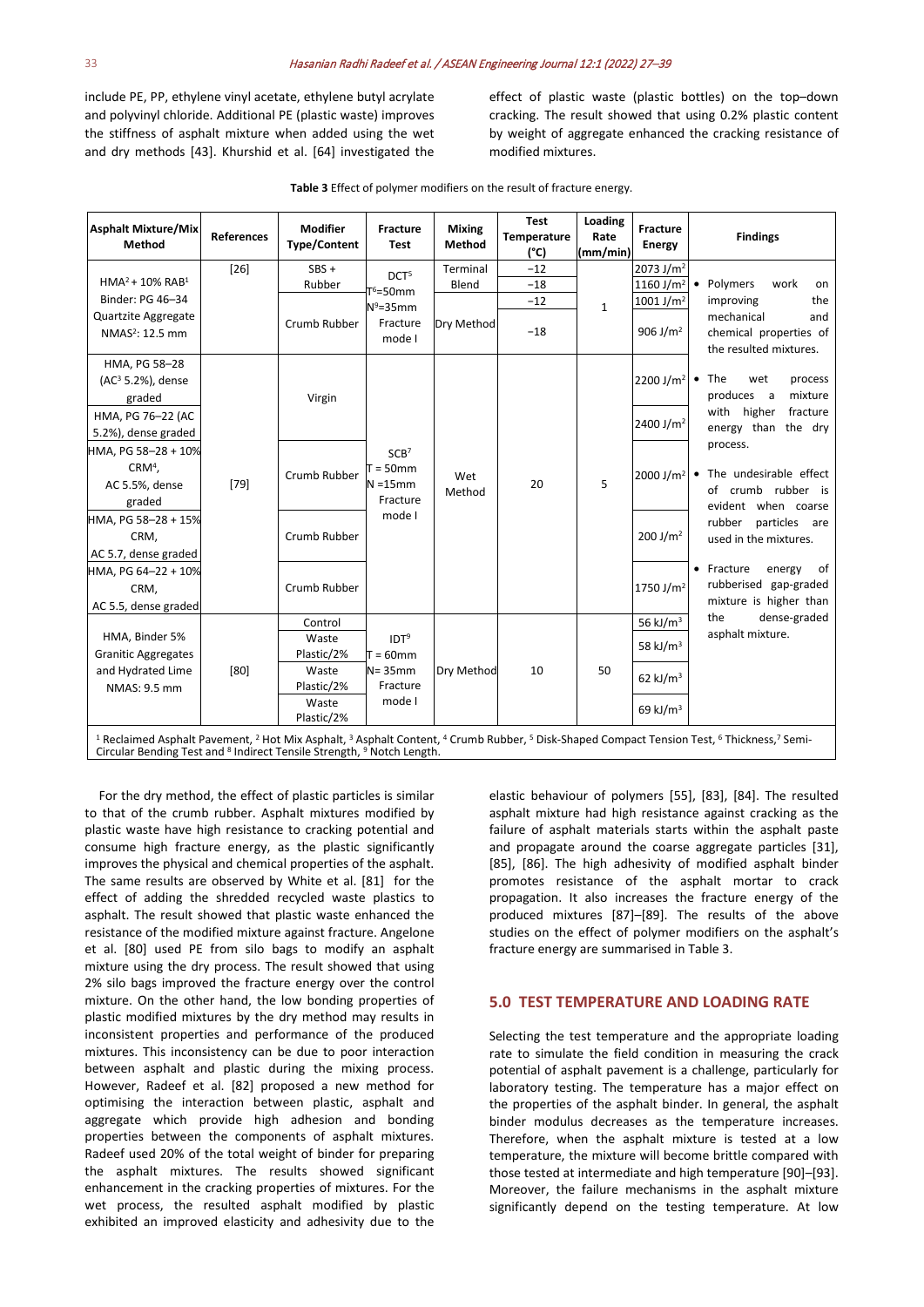temperature, the asphalt mixture has brittle behaviour. Cracks are induced throughout the mineral particles and asphalt binder, as shown in Figure 2a. At intermediate and high temperature, the crack path will be around the mineral particles. It will run throughout the asphalt-fine aggregate mortar, as shown in Figure 2b [14]. Im et al. [94] evaluated the effect of test temperature and loading rate on the fracture energy of asphalt mixtures. Their study examined the cracking performance under different test temperature and loading rates. The results showed that the loading rate affected the measured fracture energy of asphalt at low testing temperature due to the linear elastic behaviour. This effect became crucial with the increase in temperature. Moreover, the behaviour of asphalt mixture changed to

viscoelastic when the temperature increased to 5 °C. The effect of loading rate and test temperature on the fracture properties of asphalt mixtures are mainly related to the change in the rheological properties of the asphalt binder. The time and thermo-dependent behaviour of asphalt binder vary based on the loading time and test temperature mirrored by the final response of asphalt mixtures under loading. Thus, asphalt mixtures behaviour is stiffer under high loading rates and low test temperature. In contrast, its behaviour becomes softer at a high loading rate and test temperature based on the viscus behaviour of the used asphalt binder [13], [95].



**Figure 2** (a) Fracture path at intermediate and high temperature and low loading rate. (b) Fracture path at low temperature and high loading rate.

This variance in the behaviour of asphalt mixtures called the attention tio investigate its impact on the fracture properties of asphalt mixtures. Different studies reported that fracture energy decreases with the increase in loading rate at subzero temperatures [94], [96]. In contrast, fracture energy increases at a high loading rate when an intermediate temperature ranging from 21 °C to 30 °C is reached [97]–

[100]. The same results were observed in the recent studies of the fracture behaviour characterisation of polymer materials [6]. The fracture behaviour of asphalt mixtures is greatly influenced by various asphalt evaluation standards. This finding is especially evident at low and intermediate temperatures. However, the effect of the loading rate on the fracture energy at low temperature is unclear [101].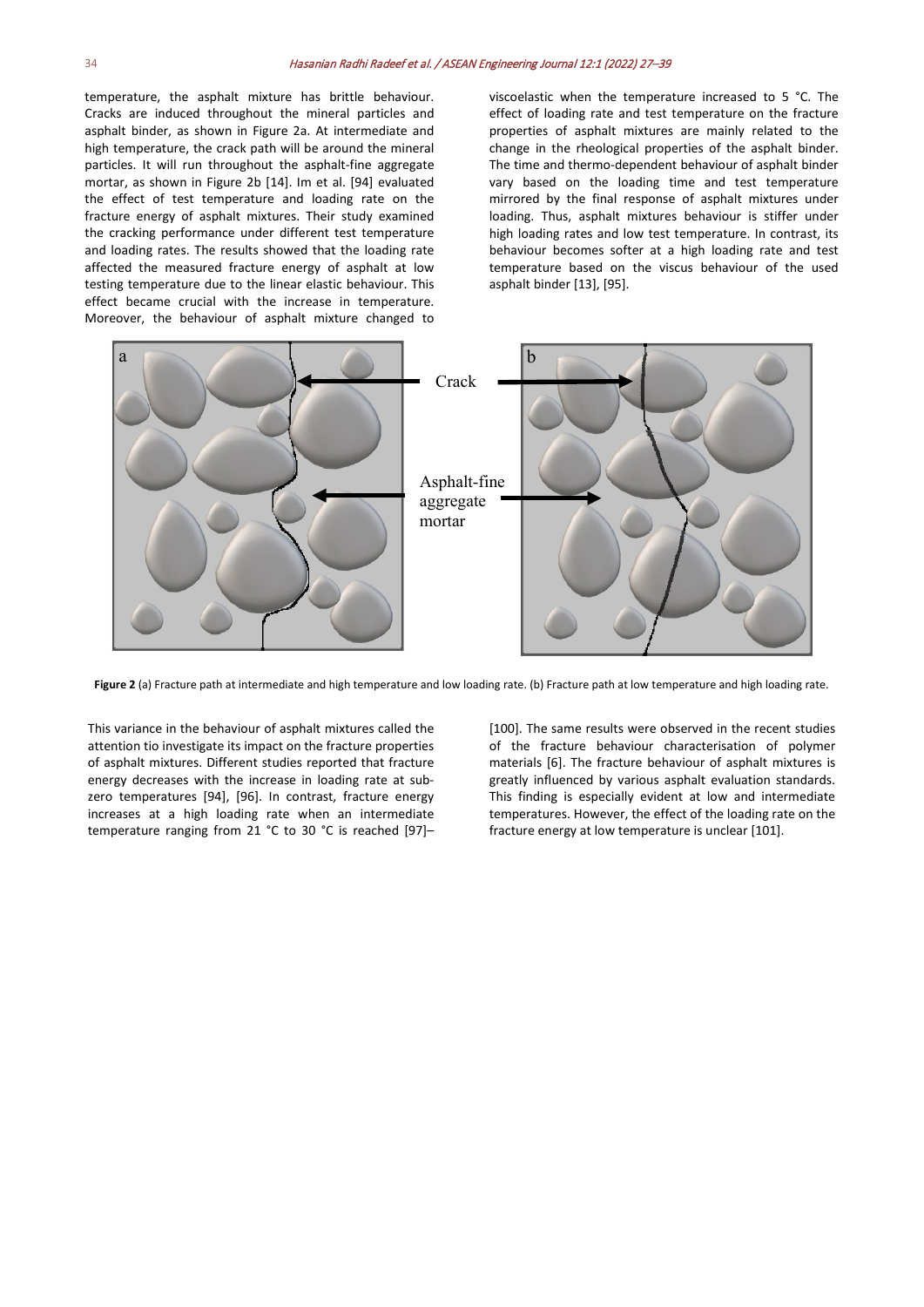#### 35Hasanian Radhi Radeef et al. / ASEAN Engineering Journal 12:1 (2022) 27–39

| <b>Mixture</b><br><b>Parameters</b>                                                                                                                                                           | <b>References</b> | <b>Asphalt mixture</b>                                      | <b>Fracture test</b>                                    | <b>Test Temperature Loading Rate</b><br>$(^{\circ}C)$ | (mm/min)     | Fracture<br><b>Energy</b><br>(J/m <sup>2</sup> ) | <b>Findings</b>                                                                                                         |  |  |
|-----------------------------------------------------------------------------------------------------------------------------------------------------------------------------------------------|-------------------|-------------------------------------------------------------|---------------------------------------------------------|-------------------------------------------------------|--------------|--------------------------------------------------|-------------------------------------------------------------------------------------------------------------------------|--|--|
|                                                                                                                                                                                               | $[102]$           | HMA <sup>1</sup>                                            | SCB <sup>5</sup>                                        | $-15$                                                 |              | 300                                              | Increment<br>in<br>testing                                                                                              |  |  |
|                                                                                                                                                                                               |                   | Agg. <sup>2</sup> : Dense-graded                            | $T = 50$ mm                                             | $-5$                                                  | 0.3          | 680                                              | temperature<br>increases                                                                                                |  |  |
|                                                                                                                                                                                               |                   | binder: 50/70 PG                                            | $N^6 = 15$ mm                                           |                                                       |              | 700                                              | fracture<br>the<br>energy<br>(applies for low loading                                                                   |  |  |
|                                                                                                                                                                                               |                   | (AC <sup>3</sup> : 5.26%)                                   | Fracture                                                | 5                                                     |              |                                                  |                                                                                                                         |  |  |
|                                                                                                                                                                                               |                   | <b>NMAS: 16 mm</b>                                          | mode I                                                  |                                                       |              |                                                  | rate and up to 20 °C) [5].                                                                                              |  |  |
| Test temperature                                                                                                                                                                              | $[103]$           | <b>HMA</b>                                                  | <b>SCB</b>                                              | 13                                                    | 1.86         | 1700                                             | At a low temperature of                                                                                                 |  |  |
|                                                                                                                                                                                               |                   | Binder: PG<br>$76 - 22$<br>NMAS <sup>4</sup> : 9.5 mm       | $T^6$ = 50 mm                                           | 13                                                    | 50           | 1661                                             | less than -5 °C, the                                                                                                    |  |  |
|                                                                                                                                                                                               |                   |                                                             | $N = 15$ mm                                             |                                                       |              | 2655                                             | asphalt transforms from<br>ductile<br>to<br>brittle                                                                     |  |  |
|                                                                                                                                                                                               |                   |                                                             | Fracture                                                | 25                                                    |              |                                                  |                                                                                                                         |  |  |
|                                                                                                                                                                                               |                   |                                                             | mode I                                                  |                                                       |              |                                                  | with<br>behaviour<br>low                                                                                                |  |  |
|                                                                                                                                                                                               | $[104]$           | <b>HMA</b>                                                  | SCB                                                     | 15                                                    |              | 1500                                             | fracture energy [36].                                                                                                   |  |  |
|                                                                                                                                                                                               |                   | +35% RAP                                                    | $T = 50$ mm                                             | 21                                                    |              | 1400                                             |                                                                                                                         |  |  |
|                                                                                                                                                                                               |                   | Binder: PG<br>64-34                                         | $N = 15$ mm<br>Fracture<br>mode I                       | 40                                                    | 5            | 400                                              | The<br>loading<br>$\bullet$<br>rate<br>significantly affects the                                                        |  |  |
|                                                                                                                                                                                               |                   | NMAS: 12.5mm                                                |                                                         |                                                       |              |                                                  |                                                                                                                         |  |  |
|                                                                                                                                                                                               | [6]               | <b>HMA</b>                                                  | SCB<br>$T = 50$ mm<br>$N = 25$ mm<br>Fracture<br>mode I | 5                                                     | $\mathbf{1}$ | 350                                              | fracture energy of asphalt                                                                                              |  |  |
|                                                                                                                                                                                               |                   | Agg.: Silica/dense-                                         |                                                         |                                                       | 5            | 565                                              | mixtures at intermediate                                                                                                |  |  |
|                                                                                                                                                                                               |                   | graded<br>binder: PG 64-22<br>(5.2%)<br><b>NMAS: 12.5mm</b> |                                                         |                                                       | 10           | 400                                              | and high temperature.<br>This finding is due to the                                                                     |  |  |
|                                                                                                                                                                                               |                   |                                                             |                                                         |                                                       | 50           | 280                                              | viscoelastic behaviour of<br>asphalt.                                                                                   |  |  |
|                                                                                                                                                                                               | $[104]$           | <b>HMA+35% RAP</b>                                          |                                                         | 21                                                    | 0.1          | 600                                              | Fracture energy increases                                                                                               |  |  |
|                                                                                                                                                                                               |                   |                                                             |                                                         |                                                       | 0.5          | 1000                                             | with increasing loading                                                                                                 |  |  |
|                                                                                                                                                                                               |                   |                                                             |                                                         |                                                       | $\mathbf{1}$ | 1200                                             | at<br>intermediate<br>rate                                                                                              |  |  |
| Loading rate                                                                                                                                                                                  |                   |                                                             | <b>SCB</b>                                              |                                                       | 5            | 1400                                             | temperature.                                                                                                            |  |  |
|                                                                                                                                                                                               |                   | Binder: PG<br>64-34<br>NMAS: 12.5mm                         | $T = 50$ mm<br>$N = 25$ mm<br>Fracture<br>mode I        |                                                       | 10           | 1500                                             | • The effect of the loading<br>fracture<br>the<br>rate on<br>low<br>at<br>energy<br>temperature is unclear<br>$[101]$ . |  |  |
| <sup>1</sup> Hot Mix Asphalt, <sup>2</sup> Aggregate, <sup>3</sup> Asphalt Content, <sup>4</sup> Nominal Maximum Aggregate Size and <sup>5</sup> Sample Thickness, <sup>6</sup> Notch Length. |                   |                                                             |                                                         |                                                       |              |                                                  |                                                                                                                         |  |  |

**Table 4** Effect of different test temperature and loading rates on the fracture energy of asphalt

Fakhri et al. [6] evaluated the effect of different variables, including loading rate, testing temperature, air void content and aggregate gradation, on the fracture energy of asphalt mixtures. The result showed that fracture energy increased with the increase in the loading rate when tested at intermediate temperature but fluctuated at a low temperature of 5 °C. Fakhri's results showed the same trend as those presented in previous studies [104], [105]. Pérez-Jiménez et al. [102] presented the Fenix and Semi-Circular Bending (SCB) test results under different testing temperature and loading rates for characterising the fracture strength of different asphalt mixtures. Their study concluded that lowering the temperature and/or increasing the loading rate produced a stiffening effect of the mixture and the test response differs scarcely.

High loading rate can lead to brittle failure at low test temperature while ductile behaviour can present at low loading rate for the same testing temperature. This can be related to the time available for the cracks to overcome the adhesion and adhesive forces and propagate around the aggregate particles as discussed above. Consequently low loading rate will allow for more energy to be consumed in creep deformation rather than fracture process [97]. Other study by Nsengiyumva et al.

[104] investigated the effect of testing parameters on the fracture energy of asphalt mixtures. The parameters include the test temperature and loading rate on the repeatability of the SCB results. The study revealed that fracture energy is affected by the loading rate and test temperature. Moreover, it was declared that lower loading rate has the least effect on fracture energy results. This is due to the compatibility of compliance response of the asphalt mixtures with slower loading rate whereas at faster loading rates, the mixtures presented more brittle responses with higher peak load [94], [106], [107]. Three different testing temperatures were selected i.e., 15, 21, and 40°C. Other testing variables were maintained: thickness of a specimen 50, and the loading rate 5 mm/min with notch length of 15 mm. The results indicated that fracture energy was inversely proportional to the test temperature at low loading rate. Moreover, the test temperature of 21°C appears to be reasonable for asphalt evaluation when one considers practical applications of the SCB test method for engineering purposes. In addition, Haslett et al. [103] also investigated the effect of test temperature and loading rate on the fracture energy of asphalt mixtures with different RAP percentages by using SCB test. The study includes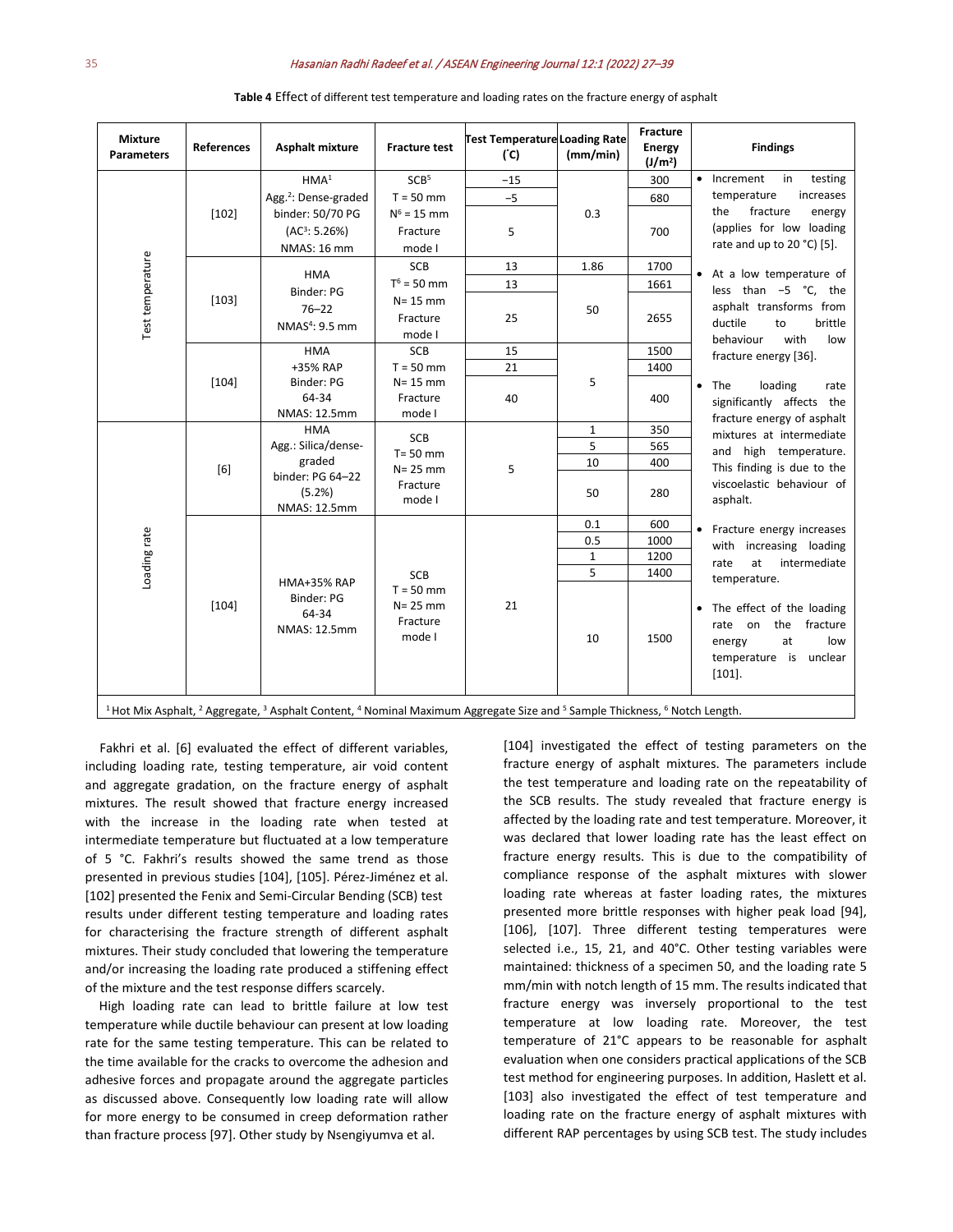three different test temperatures and three loading rates. The study revealed that increasing test temperature will increase the fracture energy of asphalt at high loading rate. Therefore, both studies by Nsengiyumva and Haslett, supported that the fracture energy increases with the increase in testing temperature at high loading rate [104], wherein the fracture energy decreases when the test temperature increases at low loading rate [103]. This shows the importance of loading rate as a testing parameter in determining the fracture energy due to the viscoelastic and time dependent properties of asphalt mixture. The effects of different loading rate and test temperature on the resistance of asphalt mixtures against cracking are summarised in Table 4.

### **6.0 CONCLUSIONS**

From the review, a few important highlights can be concluded as follows:

- 1. Varying asphalt binder types and contents significantly affect the fracture performance of asphalt mixtures. The fracture energy increases when a softer and higher percentage of asphalt binder is used and vice versa.
- 2. Aggregate gradation and interlocking influence the cracking resistance of asphalt mixtures. Aggregate gradation and particle size with the asphalt mortar create a structural network and produce the final skeleton, which can be obtained with dense and fine gradations.
- 3. The addition of polymers (different sizes and contents) in asphalt can increase the fracture energy of the produced mixture through dry and wet methods. For example, the fine crumb rubber can produce a better crack resistance asphalt than the conventional mixture.
- 4. The cracking resistance and fracture energy are directly affected by the changes in test temperature. The asphalt mixture has brittle behaviour at low temperature, initiating the propagation of cracks throughout the coarse aggregate particles and asphalt-fine aggregate mortar. At intermediate and high temperature, cracks will be induced around the coarse aggregate particles throughout the asphaltfine aggregate mortar.
- 5. The increment of loading rate at an intermediate temperature increases the fracture energy of asphalt mixtures. However, fluctuation trends were also observed by different studies for the effect of loading rate on fracture energy at low testing temperature.

#### **Acknowledgement**

This work was supported/funded by the Ministry of Higher Education (Malaysia) under Fundamental Research Grant Scheme FRGS/1/2020/TK01/UTM/02/5, Universiti Teknologi Malaysia research grant Q.J130000.2451.09G20

#### **References**

- [1] P. Jaskula, C. Szydlowski, and M. Stienss, 2018 "Influence of bitumen type on cracking resistance of asphalt mixtures used in pavement overlays," *IOP Conference Series: Materials Science and Engineering*, 356(1), doi: 10.1088/1757- 899X/356/1/012010.
- [2] H. R. Radeef *et al.*, 2021, "Characterisation of Cracking Resistance in Modified Hot Mix Asphalt Under Repeated Loading Using Digital Image Analysis," *Theoretical and Applied Fracture Mechanics*, 103130, doi: https://doi.org/10.1016/j.tafmec.2021.103130.
- [3] F. Moavenzadeh, 1967, "Asphalt Fracture," in *Assoc Asphalt Paving Technol Proc*, 36
- [4] H. R. Radeef *et al.*, 2021 "Determining Fracture Energy in Asphalt Mixture: A Review," in *{IOP} Conference Series: Earth and Environmental Science*, 682(1), 12069. doi: 10.1088/1755-1315/682/1/012069.
- [5] S. Son, I. M. Said, and I. L. Al-Qadi, 2019, "Fracture properties of asphalt concrete under various displacement conditions and temperatures," *Construction and Building Materials*, doi: 10.1016/j.conbuildmat.2019.06.161.
- [6] M. Fakhri, E. Haghighat Kharrazi, M. R. M. Aliha, and F. Berto, 2018, "The effect of loading rate on fracture energy of asphalt mixture at intermediate temperatures and under different loading modes," *Frattura ed Integrita Strutturale*, 12(43): 113–132, doi: 10.3221/IGF-ESIS.43.09.
- [7] D. V. Ramsamooj, 2002. "Analytical Model for Prediction of Fatigue Life of Asphalt Concrete, Including Size Effect," *International Journal of Pavement Engineering*, doi: 10.1080/1029843021000067818.
- [8] H. R. Radeef *et al.*, 2021. "Impact of Ageing and Moisture Damage on the Fracture Properties of Plastic Waste Modified Asphalt," *InFInID 2021*, 971(1): 12009. doi: 10.13140/RG.2.2.29093.42728.
- [9] X. 2002 Ruth, BE, Roque, R, Nukunya, B, Davis, R, Marasteanu, M, Vavrik, W, Fee, F, Taylor, M, Dukatz, E & Li, "Aggregate gradation characterization factors and their relationships to fracture energy and failure strain of asphalt mixtures," *Asphalt Paving Technology: Association of Asphalt Paving Technologists-Proceedings of the Technical Sessions*, 71
- [10] Z. N. Kalantar, M. R. Karim, and A. Mahrez, 2012. "A review of using waste and virgin polymer in pavement," *Construction and Building Materials*. doi: 10.1016/j.conbuildmat.2012.01.009.
- [11] M. Horgnies, E. Darque-Ceretti, H. Fezai, and E. Felder, 2011. "Influence of the interfacial composition on the adhesion between aggregates and bitumen: Investigations by EDX, XPS and peel tests," *International Journal of Adhesion and Adhesives*, vol. 31: 238–247, doi: 10.1016/j.ijadhadh.2011.01.005.
- [12] S. Im, H. Ban, and Y. R. Kim, 2014. "Characterization of nonlinear viscoelastic material properties of asphalt materials in multiple length scales," doi: 10.1201/b17219-122.
- [13] B. Doll, H. Ozer, J. J. Rivera-Perez, I. L. Al-Qadi, and J. Lambros, 2017, "Investigation of viscoelastic fracture fields in asphalt mixtures using digital image correlation," *International Journal of Fracture*, doi: 10.1007/s10704-017-0180-8.
- [14] X. Li, W. G. Buttlar, A. F. Braham, A. F. Braham, and M. O. Marasteanu, 2015, "Effect of factors affecting fracture energy of asphalt concrete at low temperature," *Road Materials and Pavement Design, 9(March):* 10.1080/14680629.2008.9690176.
- [15] S. B. Cooper, L. Negulescu, S. S. Balamurugan, L. 2015. Mohammad, and W. H. Daly, "Binder composition and intermediate temperature cracking performance of asphalt mixtures containing recycled asphalt shingles," doi: 10.1080/14680629.2015.1077013.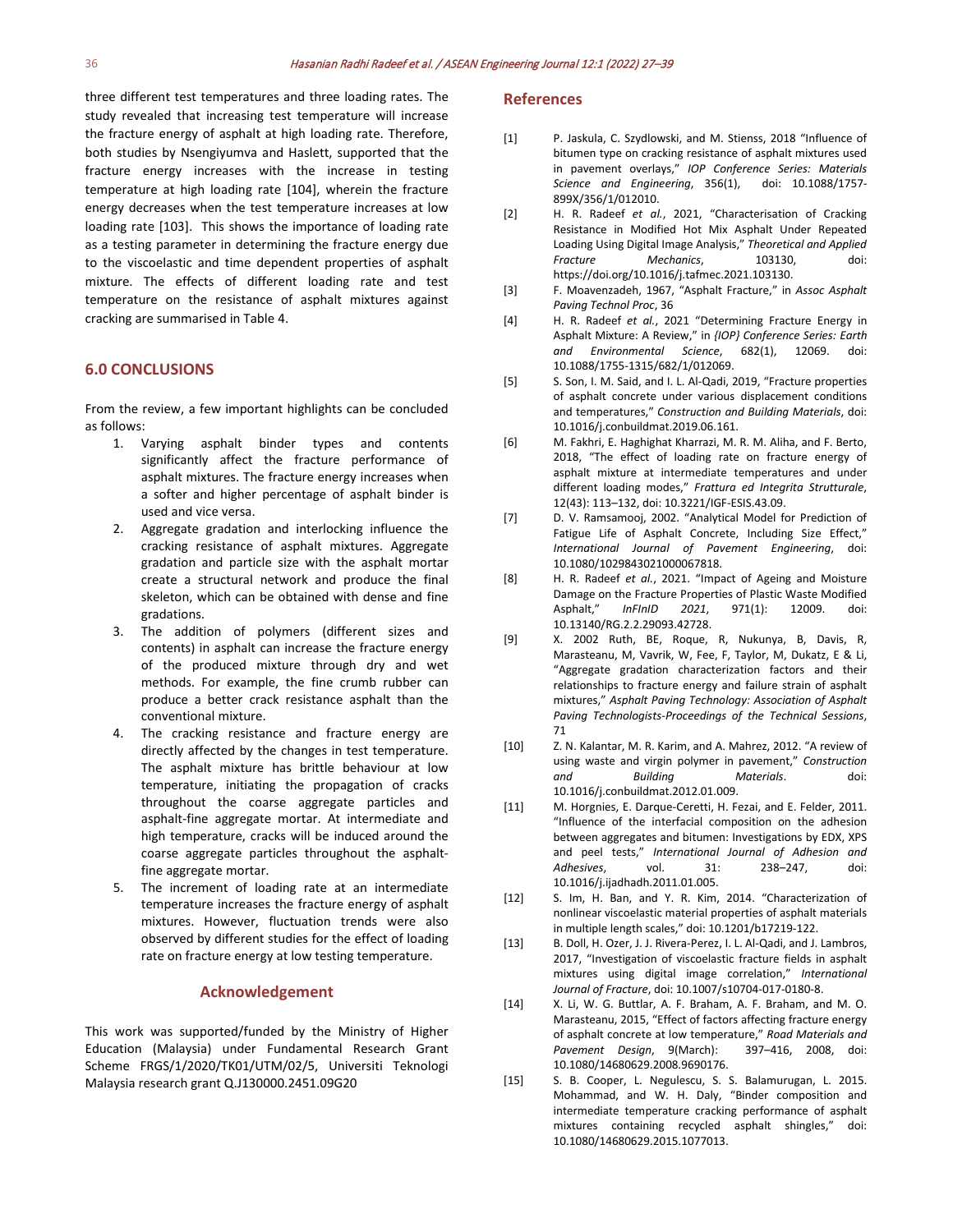- [16] X. Li, M. O. Marasteanu, A. Kvasnak, J. Bausano, R. C. 2010. Williams, and B. Worel, "Factors study in low-temperature fracture resistance of asphalt concrete," *Journal of Materials in Civil Engineering*, 22(2): 145–152, doi: 10.1061/(ASCE)0899-1561(2010)22:2(145).
- [17] R. Rahbar-Rastegar, J. Sias, and E. Dave, 2018, "Evaluation of Viscoelastic and Fracture Properties of Asphalt Mixtures with Long-Term Laboratory Conditioning," *Transportation Research Record Journal of the Transportation Research Board*, 2672. doi: 10.1177/0361198118795012.
- [18] A. E. Alvarez, L. F. Walubita, and F. Sanchez, 2012. "Using fracture energy to characterize the hot mix asphalt cracking resistance based on the direct- tensile test," *Revista Facultad de Ingenieria*, 64: 126–137.
- [19] A. A. Butt, D. Jelagin, Y. Tasdemir, and B. Birgisson, 2010, "The effect of wax modification on the performance of mastic asphalt," *International Journal of Pavement Research and Technology*, 3: 86–95. doi: 10.6135/ijprt.org.tw/2010.3(2).86.
- [20] M. Enieb and A. Diab, 2017, "Characteristics of asphalt binder and mixture containing nanosilica," *International Journal of Pavement Research and Technology*, doi: 10.1016/j.ijprt.2016.11.009.
- [21] F. Meroni, G. W. Flintsch, B. K. Diefenderfer, and S. D. Diefenderfer, 2020, "Application of Balanced Mix Design Methodology to Optimize Surface Mixes with High-RAP Content," *Materials*, 13(24), doi: 10.3390/ma13245638.
- [22] H. R. Radeef *et al.*, 2021, "Effect of aging and moisture damage on the cracking resistance of rubberized asphalt mixture," in *Materials Today: Proceedings*, 42: 2853–2858. doi: https://doi.org/10.1016/j.matpr.2020.12.734.
- [23] K. P. Biligiri, S. Said, and H. Hakim, 2012. "Asphalt mixtures" crack propagation assessment using semi-circular bending tests," *International Journal of Pavement Research and Technology*, 5(4): 209–217
- [24] C. Na Chiangmai and C. chiangmai, 2010. "Fatigue-fracture relation on asphalt concrete mixtures," *University of Illinois at Urbana-Champaign, epartment of Civil and Environmental Engineering, M.S.*
- [25] M. P. Wagoner, W. G. Buttlar, G. H. Paulino, and P. Blankenship, 2005, "Investigation of the fracture resistance of hot-mix asphalt concrete using a disk-shaped compact tension test," *Transportation Research Record*, 1929: 183– 192. doi: 10.3141/1929-22.
- [26] P. Rath, J. E. Love, W. G. Buttlar, and H. Reis, 2019. "Performance analysis of asphalt mixtures modified with ground tire rubber modifiers and recycled materials," *Sustainability (Switzerland)*, 11(6): 1792, doi: 10.3390/su11061792.
- [27] I. Haryanto and O. Takahashi, "Effect of aggregate gradation on workability of hot mix asphalt mixtures," *The Baltic Journal of Road and Bridge Engineering*. 2: 21–28, 2007.
- [28] M. R. Kakar, M. O. Hamzah, M. N. Akhtar, and D. Woodward, 2016, "Surface free energy and moisture susceptibility evaluation of asphalt binders modified with surfactant-based chemical additive," *Journal of Cleaner Production*, 112: 2342– 2353. doi: 10.1016/j.jclepro.2015.10.101.
- [29] P. K. Das, Y. Tasdemir, and B. Birgisson, 2012. "Evaluation of fracture and moisture damage performance of wax modified asphalt mixtures," *Road Materials and Pavement Design*, 13: 142–155. doi: 10.1080/14680629.2011.644120.
- [30] K. Sungho, R. Roque, A. Guarin, B. Birgisson, N. Gibson, and F. Fee, 2006. "Identification and assessment of the dominant aggregate size range (DASR) of asphalt mixture,"
- [31] V. Venudharan and K. P. Biligiri, 2019. "Investigation of Cracking Performance of Asphalt-Rubber Gap-Graded Mixtures: Statistical Overview on Materials' Interface," *Journal of Testing and Evaluation*, 47: 120–133, doi: 10.1520/jte20180744.
- [32] S. Kim, R. Roque, B. Birgisson, and A. Guarin, 2009. "Porosity of the dominant aggregate size range to evaluate coarse

aggregate structure of asphalt mixtures," *Journal of Materials in Civil Engineering*, doi: 10.1061/(ASCE)0899- 1561(2009)21:1(32).

- [33] K. Kim and M. Kang, "Linking the effect of aggregate interaction to the compaction theory for asphalt mixtures using image processing," *Applied Sciences (Switzerland)*, 8(11) 2018, doi: 10.3390/app8112045.
- [34] Khalid Al Shamsi1 *et al.*, 2006 "Compactability and Performance of Superpave Mixtures with Aggregate Structures Designed Using the Bailey Method," *Louisiana Transportation Research Center (LTRC) and*, 456:453-603
- [35] S. Chun, R. Roque, and J. Zou, 2012. "Effect of gradation characteristics on performance of superpave mixtures in the field," *Transportation Research Record*, doi: 10.3141/2294- 05.
- [36] B. Ding, X. Zou, Z. Peng, and X. Liu, 2018, "Evaluation of Fracture Resistance of Asphalt Mixtures Using the Single-Edge Notched Beams," *Advances in Materials Science and Engineering* 145: 1–9. doi: 10.1155/2018/8026798.
- [37] H. Bahia, A. Hanz, K. Kanitpong, and H. Wen, 2007. "Test Method to Determine Aggregate / Asphalt Adhesion Properities and Potential Moisture Damage," *WHRP*, vol. WHRP 07-02, no. May: 145,
- [38] N. T. Tran and O. Takahashi, 2017. "Effect of aggregate gradation on the cracking performance of wearing course mixtures," *Construction and Building Materials*, 152(November): 520–528, doi: 10.1016/j.conbuildmat.2017.07.009.
- [39] M. R. M. M. Aliha, H. Behbahani, H. Fazaeli, and M. H. Rezaifar, 2015. "Experimental study on mode I fracture toughness of different asphalt mixtures," *Scientia Iranica*, 22(1): 120–130.
- [40] H. Wang, C. Zhang, L. Li, Z. You, and A. Diab, 2016. "Characterization of Low Temperature Crack Resistance of Crumb Rubber Modified Asphalt Mixtures Using Semi-Circular Bending Tests," *Journal of Testing and Evaluation*, 44(2): 20150145, doi: 10.1520/jte20150145.
- [41] L. Garcia-gil and R. Mir, "applied sciences Evaluating the Role of Aggregate Gradation on Cracking Performance of Asphalt Concrete for Thin Overlays," *Applied Sciences (Switzerland)*, vol. 9, no. 4, pp. 122–168, 2019, doi: 10.3390/app9040628.
- [42] S. Fernandes, L. Costa, H. Silva, and J. Oliveira, "Effect of incorporating different waste materials in bitumen," *Ciência & Tecnologia dos Materiais*, vol. 29, no. 1, pp. e204–e209, 2017, doi: https://doi.org/10.1016/j.ctmat.2016.07.003.
- [43] E. Ahmadinia, M. Zargar, M. R. Karim, M. Abdelaziz, and E. Ahmadinia, "Performance evaluation of utilization of waste Polyethylene Terephthalate (PET) in stone mastic asphalt," *Construction and Building Materials*, 2012, doi: 10.1016/j.conbuildmat.2012.06.015.
- [44] E. F. Montanelli and I. srl, "Fiber/Polymeric Compound for High Modulus Polymer Modified Asphalt (PMA)," *Procedia - Social and Behavioral Sciences*, vol. 104, pp. 39–48, 2013, doi: https://doi.org/10.1016/j.sbspro.2013.11.096.
- [45] M. Pszczoła, M. Jaczewski, C. Szydłowski, J. Judycki, and B. Dołzycki, "Evaluation of Low Temperature Properties of Rubberized Asphalt Mixtures," 2017. doi: 10.1016/j.proeng.2017.02.098.
- [46] A. Al-Sabaeei, N. I. Nur, M. Napiah, and M. Sutanto, "A review of using natural rubber in the modification of bitumen and asphalt mixtures used for road construction," *Jurnal Teknologi*, 2019, doi: 10.11113/jt.v81.13487.
- [47] D. Movilla-quesada, A. C. Raposeiras, L. T. Silva-klein, P. Lastra-González, and D. Castro-fresno, "Use of plastic scrap in asphalt mixtures added by dry method as a partial substitute for bitumen," *Waste Management*, vol. 87, pp. 751–760, 2019, doi: 10.1016/j.wasman.2019.03.018.
- [48] H. R. Radeef, N. A. Hassan, H. Y. Katman, M. Z. H. Mahmud, A. R. Z. Abidin, and C. R. Ismail, "The mechanical response of dry-process polymer wastes modified asphalt under ageing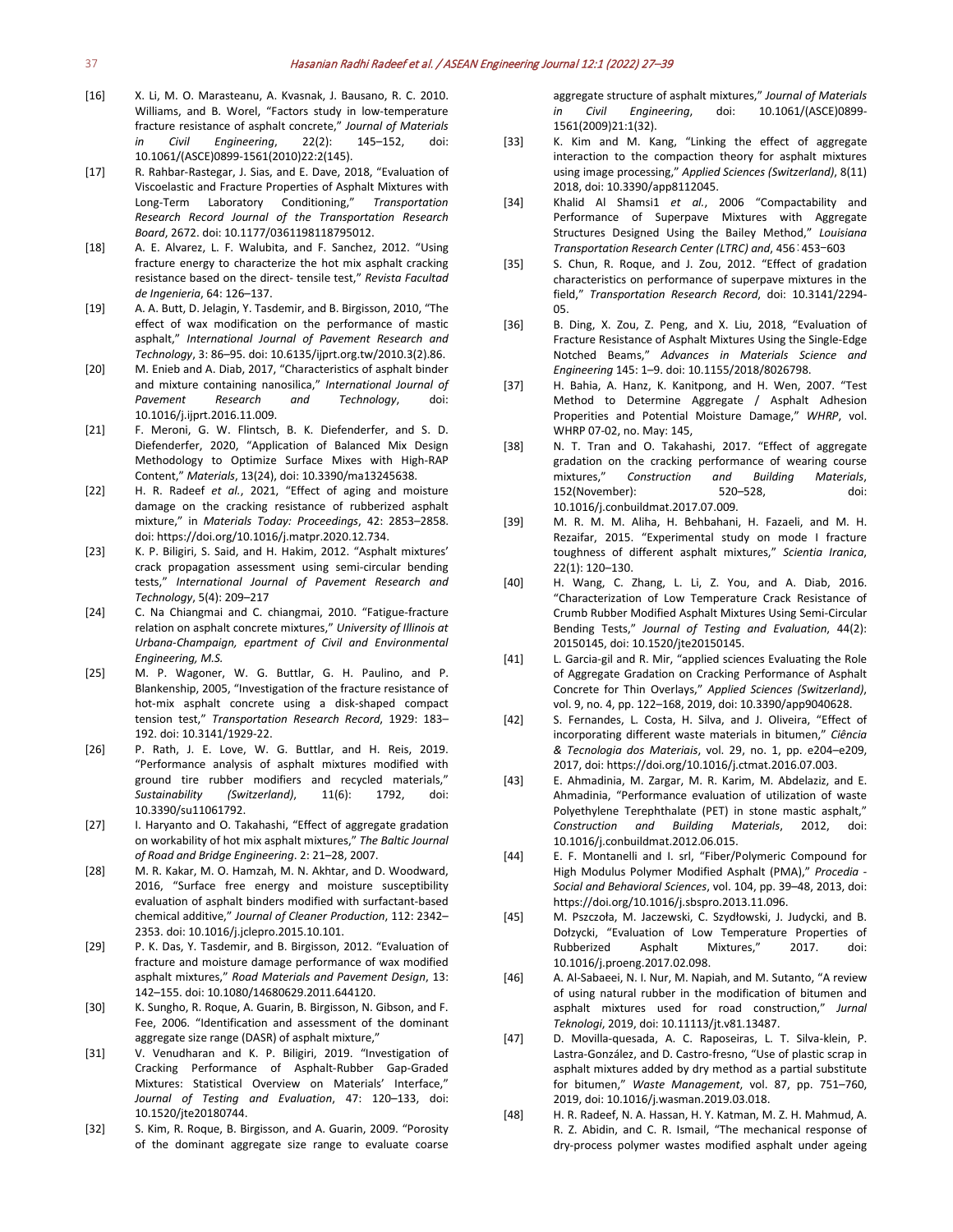and moisture damage," *Case Studies in Construction Materials*, vol. 16, p. e00913, 2022, doi: https://doi.org/10.1016/j.cscm.2022.e00913.

- [49] C. Oliviero Rossi, A. Spadafora, B. Teltayev, G. Izmailova, Y. Amerbayev, and V. Bortolotti, "Polymer modified bitumen: Rheological properties and structural characterization Mixture," *Colloids and Surfaces A: Physicochemical and Engineering Aspects*, vol. 480, pp. 390–397, 2015, doi: https://doi.org/10.1016/j.colsurfa.2015.02.048.
- [50] S. Bressi, N. Fiorentini, J. Huang, and M. Losa, "Crumb rubber modifier in road asphalt pavements: State of the art and statistics," *Coatings*, vol. 9, no. 6, 2019, doi: 10.3390/COATINGS9060384.
- [51] B. Birgisson, A. Montepara, E. Romeo, and G. Tebaldi, "Characterisation of asphalt mixture cracking behaviour using the three-point bending beam test," *International Journal of Pavement Engineering*, 2011, doi: 10.1080/10298436.2011.565766.
- [52] M. A. Elseifi, L. N. Mohammad, H. Ying, and S. Cooper, "Modeling and evaluation of the cracking resistance of asphalt mixtures using the semi-circular bending test at intermediate temperatures," *Road Materials and Pavement Design*, vol. 13, no. SUPPL. 1, pp. 124–139, 2012, doi: 10.1080/14680629.2012.657035.
- [53] Y. Yan, S. Chun, R. Roque, S. Kim, and G. R. Irwin, "Cracking Performance of Asphalt Mixtures with Alternative Polymer Modified Asphalt Binders based on Binder Fracture Energy Density."
- [54] H. R. Radeef *et al.*, "Linear viscoelastic response of semicircular asphalt sample based on digital image correlation and XFEM," *Measurement*, vol. 192, p. 110866, 2022, doi: https://doi.org/10.1016/j.measurement.2022.110866
- [55] P. Lastra-González, M. A. Calzada-Pérez, D. Castro-Fresno, Á. Vega-Zamanillo, and I. Indacoechea-Vega, "Comparative analysis of the performance of asphalt concretes modified by dry way with polymeric waste," *Construction and Building Materials*, vol. 112, pp. 1133–1140, 2016, doi: https://doi.org/10.1016/j.conbuildmat.2016.02.156.
- [56] S. Haider, I. Hafeez, R. Ullah, Jamal, and R. Ullah, 2020, "Sustainable use of waste plastic modifiers to strengthen the adhesion properties of asphalt mixtures," *Construction and Building Materials*, vol. 235: 117496, doi: 10.1016/j.conbuildmat.2019.117496.
- [57] P. S. Wulandari and D. Tjandra, 2017. "Use of Crumb Rubber as an Additive in Asphalt Concrete Mixture," *Procedia Engineering*, 171: 1384–1389, doi: 10.1016/j.proeng.2017.01.451.
- [58] D. Lo Presti, "Recycled Tyre Rubber Modified Bitumens for road asphalt mixtures: A literature review," *Construction and Building Materials*. 49: 863–881, 2013, doi: 10.1016/j.conbuildmat.2013.09.007.
- [59] M. Porto, P. Caputo, V. Loise, S. Eskandarsefat, B. Teltayev, and C. O. Rossi.2019,"Bitumen and bitumen modification: A review on latest advances," *Applied Sciences (Switzerland)*. 9(4) doi: 10.3390/app9040742.
- [60] R. K. Padhan, A. Sreeram, and C. S. Mohanta, 2019. "Chemically recycled polyvinyl chloride as a bitumen modifier: synthesis, characterisation and performance evaluation," *Road Materials and Pavement Design*, 22: 639– 652, doi: 10.1080/14680629.2019.1614968.
- [61] G. Polacco, S. Filippi, F. Merusi, and G. Stastna, 2015. "A review of the fundamentals of polymer-modified asphalts: Asphalt/polymer interactions and principles of compatibility," *Advances in Colloid and Interface Science*. doi: 10.1016/j.cis.2015.07.010.
- [62] A.-R. Al-Hadidy and T. Yi-qiu, "Effect of Styrene-Butadiene-Styrene on the Properties of Asphalt and Stone-Matrix-Asphalt Mixture," *Journal of Materials in Civil Engineering*, 23: 504–510, 2011, doi: 10.1061/(ASCE)MT.1943-5533.0000185.
- [63] A. I. B. Farouk *et al.*, "Effects of mixture design variables on

rubber–bitumen interaction: properties of dry mixed rubberized asphalt mixture," *Materials and Structures/Materiaux et Constructions*, 50(1): 1–10, 2017, doi: 10.1617/s11527-016-0932-3.

- [64] S. Kocak and M. E. Kutay, "Fatigue performance assessment of recycled tire rubber modified asphalt mixtures using viscoelastic continuum damage analysis and AASHTOWare pavement ME design," *Construction and Building Materials*, 248: 118658, 2020, doi: 10.1016/j.conbuildmat.2020.118658.
- [65] M. B. Khurshid, N. A. Qureshi, A. Hussain, and M. J. Iqbal, "Enhancement of Hot Mix Asphalt (HMA) Properties Using Waste Polymers," *Arabian Journal for Science and Engineering*, 44(10): 8239–8248, 2019, doi: 10.1007/s13369- 019-03748-3.
- [66] V. Venudharan, K. P. Biligiri, J. B. Sousa, and G. B. Way, 2017, "Asphalt-rubber gap-graded mixture design practices: a stateof-the-art research review and future perspective," *Road Materials and Pavement Design*, 18: 730–752, doi: 10.1080/14680629.2016.1182060.
- [67] F. Moreno, M. Sol, J. Martín, M. Pérez, and M. C. Rubio, 2013, "The effect of crumb rubber modifier on the resistance of asphalt mixes to plastic deformation," *Materials & Design*, 47: 274–280, doi: https://doi.org/10.1016/j.matdes.2012.12.022.
- [68] A. Behroozikhah, S. H. Morafa, and S. Aflaki, 2017, "Investigation of fatigue cracks on RAP mixtures containing Sasobit and crumb rubber based on fracture energy," *Construction and Building Materials*, 141: 526–532, doi: 10.1016/j.conbuildmat.2017.03.011.
- [69] A. Razmi and M. M. Mirsayar, "Fracture resistance of asphalt concrete modified with crumb rubber at low temperatures," *International Journal of Pavement Research and Technology*, vol. 11, no. 3, pp. 265–273, 2018, doi: 10.1016/j.ijprt.2017.10.003.
- [70] M. Fakhri, E. Amoosoltani, and M. R. M. Aliha, "Crack behavior analysis of roller compacted concrete mixtures containing reclaimed asphalt pavement and crumb rubber," *Engineering Fracture Mechanics*, vol. 180, pp. 43–59, 2017, doi: https://doi.org/10.1016/j.engfracmech.2017.05.011.
- [71] X. Chen and M. Solaimanian, "Evaluating fracture properties of crumb rubber modified asphalt mixes," *International Journal of Pavement Research and Technology*, vol. 12, no. 4, pp. 407–415, 2019, doi: 10.1007/s42947-019-0048-6.
- [72] S. A. Tahami, A. F. Mirhosseini, S. Dessouky, H. Mork, and A. Kavussi, "The use of high content of fine crumb rubber in asphalt mixes using dry process," *Construction and Building Materials*, vol. 222, pp. 643–653, 2019, doi: 10.1016/j.conbuildmat.2019.06.180.
- [73] S. W. Abusharar, "Laboratory Evaluation of Rubberized Asphalt Using the Dry Process," *Journal of Multidisciplinary Engineering Science and Technology (JMEST) ISSN: 2458- 9403*, vol. 3, no. 5, pp. 4815–4820, 2016.
- [74] H. Wang, Z. Dang, L. Li, and Z. You, 2013. "Analysis on fatigue crack growth laws for crumb rubber modified (CRM) asphalt mixture," *Construction and Building Materials*, 47: 1342– 1349, doi: https://doi.org/10.1016/j.conbuildmat.2013.06.014.
- [75] N. A. Hassan, G. Airey, R. P. Jaya, M. Z. H. Mahmud, and N. Mashros, 2014. "Use of Imaging Techniques for Viewing the Internal Structure of Rubberised Asphalt Mixtures," *Applied Mechanics and Materials*, 695: 8–11, doi: 10.4028/www.scientific.net/amm.695.8.
- [76] G. R. Irwin, 1957 "Analysis of Stresses and Strains Near the End of a Crack Traversing a Plate," ," *Journal of Applied Mechanics*, 24
- [77] M. Reich *et al.*, 1979. "Application of fracture mechanics methods in safety analysis of piping components in subcreep and creep behavior," *Nuclear Engineering and Design*, doi: 10.1016/0029-5493(79)90089-X.
- [78] M. P. Wagoner, W. G. Buttlar, and G. H. Paulino, 2005."Disk-